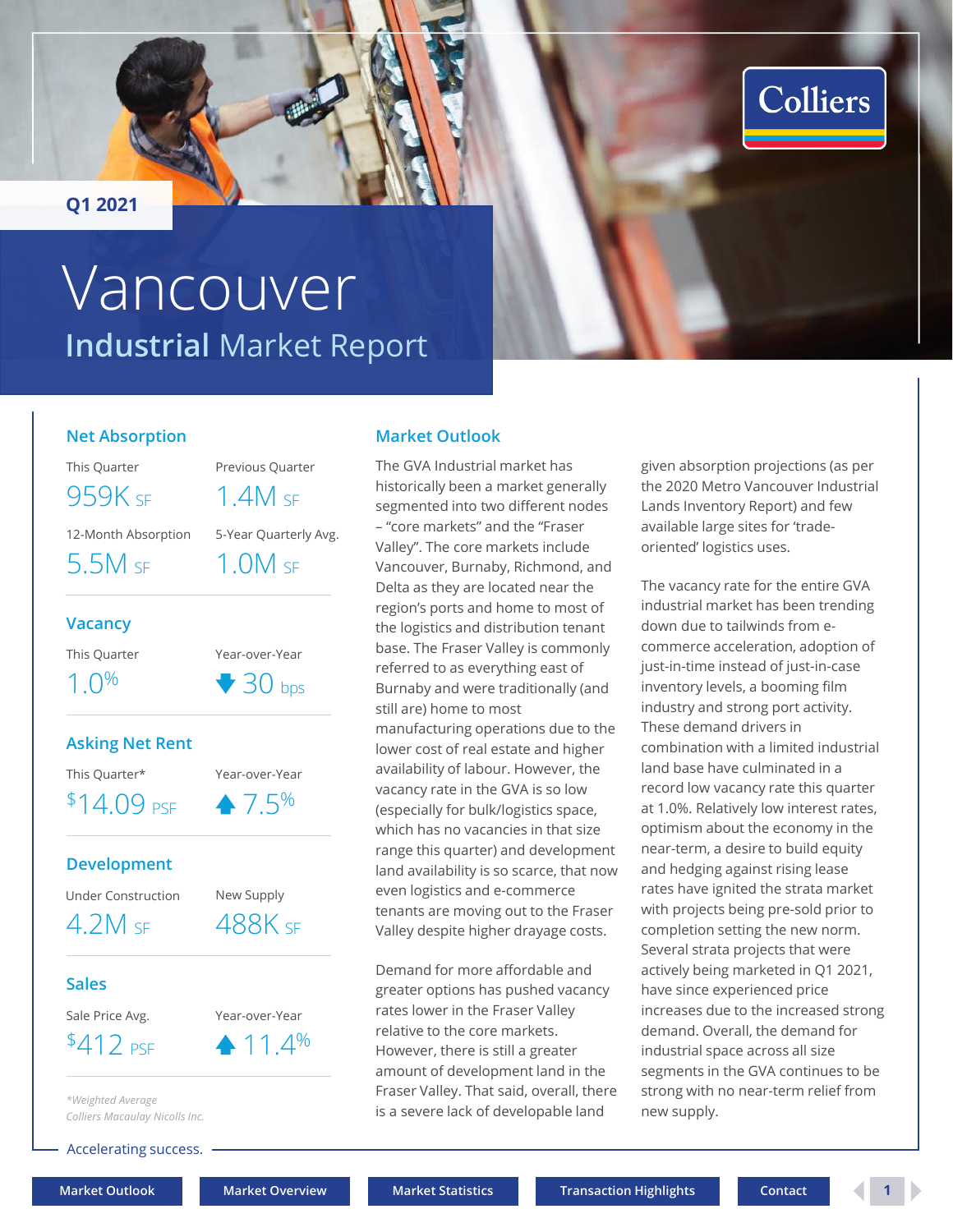## <span id="page-1-0"></span>Market Overview



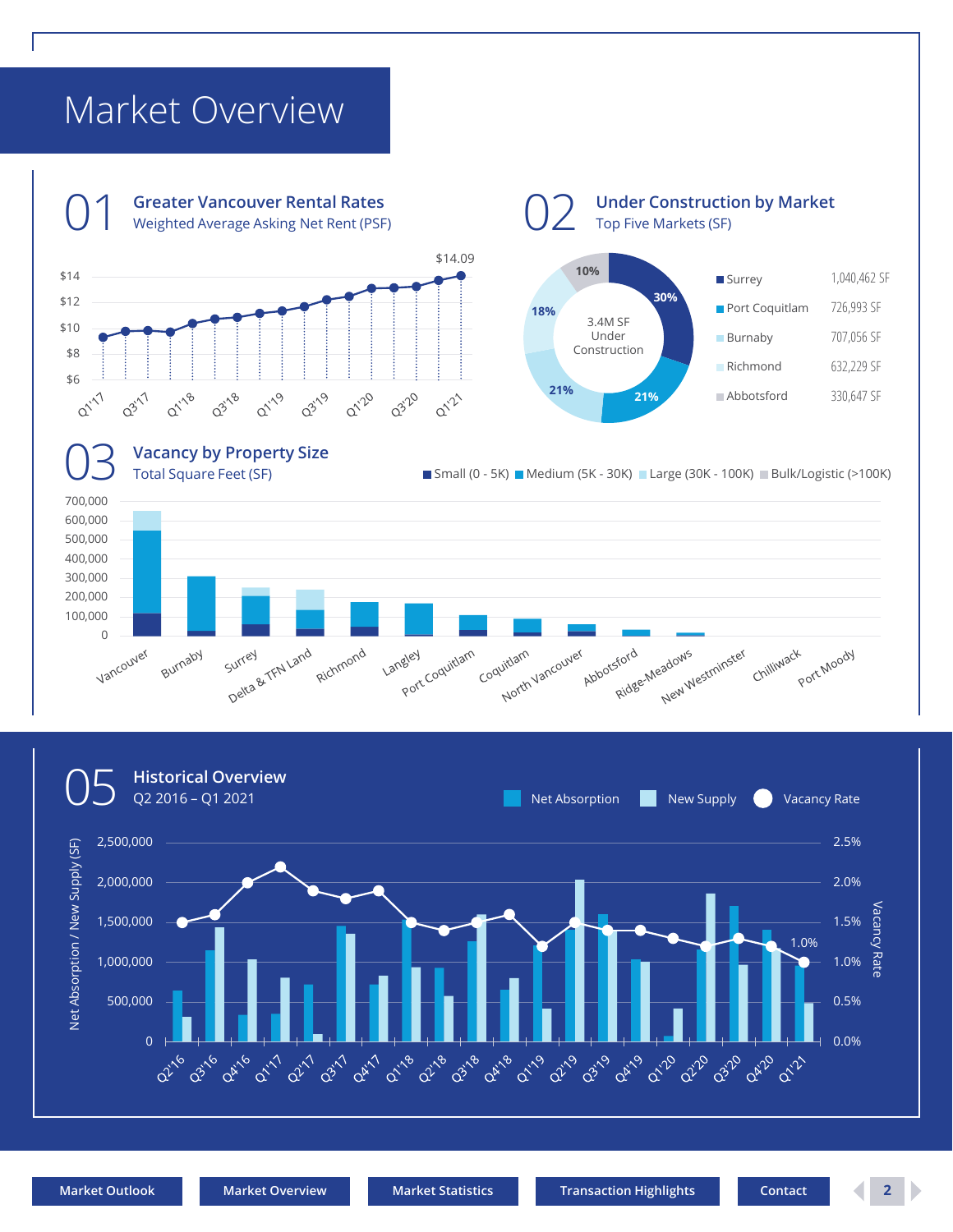## <span id="page-2-0"></span>Market Statistics

| <b>Market</b>                | <b>Total</b><br><b>Inventory</b><br>(SF) | <b>Direct</b><br><b>Vacancy</b><br>(SF) | <b>Sublease</b><br><b>Vacancy</b><br>(SF) | <b>Total</b><br><b>Vacant</b><br><b>Space</b><br>(SF) | <b>Vacancy</b><br>Rate | <b>Total</b><br><b>Space</b><br>(SF) | <b>Available Availability</b><br>Rate | <b>Net</b><br><b>Absorption</b><br>(SF) | <b>New</b><br><b>Supply</b><br>(SF) | <b>Under</b><br><b>Construction</b><br>(PSF) | Wgt. Avg.<br><b>Asking</b><br><b>Net Rent</b><br>(PSF) | Wgt. Avg.<br><b>Asking</b><br><b>Additional</b><br><b>Rent</b><br>(PSF) |
|------------------------------|------------------------------------------|-----------------------------------------|-------------------------------------------|-------------------------------------------------------|------------------------|--------------------------------------|---------------------------------------|-----------------------------------------|-------------------------------------|----------------------------------------------|--------------------------------------------------------|-------------------------------------------------------------------------|
| Surrey                       | 39,294,198                               | 201,735                                 | 50,913                                    | 252,648                                               | 0.6%                   | 1,335,830                            | 3.3%                                  | 94,326                                  | 42,500                              | 1,040,462                                    | \$11.54                                                | \$3.68                                                                  |
| Richmond                     | 35,451,031                               | 163,098                                 | 13,107                                    | 176,205                                               | 0.5%                   | 767,403                              | 2.2%                                  | 126,930                                 | $\Omega$                            | 632,229                                      | \$14.18                                                | \$6.10                                                                  |
| Delta                        | 29,124,007                               | 217,099                                 | 24,428                                    | 241,527                                               | 0.8%                   | 1,632,845                            | 5.5%                                  | $-16,223$                               | $\mathbf{0}$                        | 315,503                                      | \$13.32                                                | \$4.19                                                                  |
| Burnaby                      | 27,336,763                               | 276,618                                 | 35,157                                    | 311,775                                               | 1.1%                   | 674,475                              | 2.5%                                  | 375,794                                 | 197,863                             | 707,056                                      | \$14.16                                                | \$5.49                                                                  |
| Vancouver                    | 21,042,185                               | 554,812                                 | 96,736                                    | 651,548                                               | 3.1%                   | 1,288,852                            | 6.1%                                  | 89,378                                  | 89,069                              | 223,432                                      | \$17.94                                                | \$5.64                                                                  |
| Langley                      | 20,078,104                               | 97,964                                  | 72,456                                    | 170,420                                               | 0.8%                   | 512,467                              | 2.5%                                  | 54,879                                  | 40,000                              | 183,087                                      | \$12.67                                                | \$4.46                                                                  |
| Abbotsford                   | 9,089,469                                | 33,333                                  | $\mathbf 0$                               | 33,333                                                | 0.4%                   | 377,245                              | 4.1%                                  | 131,589                                 | 118,859                             | 330,647                                      | \$11.63                                                | \$2.61                                                                  |
| Port Coquitlam               | 8,056,193                                | 97,627                                  | 11.401                                    | 109,028                                               | 1.4%                   | 294,989                              | 3.5%                                  | 20,367                                  | $\mathbf{0}$                        | 726,993                                      | \$14.50                                                | \$3.34                                                                  |
| Coquitlam                    | 7,342,770                                | 59,523                                  | 30,313                                    | 89,836                                                | 1.2%                   | 199,603                              | 2.7%                                  | $-39,761$                               | $\mathbf{0}$                        | $\mathbf{0}$                                 | \$14.53                                                | \$3.97                                                                  |
| North Vancouver              | 4,747,391                                | 59,320                                  | 1.983                                     | 61,303                                                | 1.3%                   | 275,590                              | 5.8%                                  | 3,842                                   | $\mathbf{0}$                        | $\mathbf{0}$                                 | \$19.13                                                | \$7.35                                                                  |
| Maple Ridge-<br>Pitt Meadows | 4,035,798                                | 10,061                                  | 7.480                                     | 17,541                                                | 0.4%                   | 77,268                               | 1.9%                                  | 38,621                                  | $\mathbf{0}$                        | $\mathbf{0}$                                 | \$13.16                                                | \$3.48                                                                  |
| Chilliwack                   | 3,999,696                                | $\mathbf{0}$                            | $\mathbf{0}$                              | $\Omega$                                              | 0.0%                   | 34,370                               | 0.9%                                  | 15,353                                  | $\mathbf{0}$                        | $\mathbf 0$                                  | \$12.50                                                | \$3.71                                                                  |
| New Westminster              | 3,499,038                                | $\Omega$                                | $\mathbf 0$                               | $\Omega$                                              | 0.0%                   | 78,862                               | 2.3%                                  | 63,593                                  | $\Omega$                            | $\Omega$                                     | \$12.95                                                | \$7.26                                                                  |
| <b>TFN Lands</b>             | 1,348,920                                | $\mathbf{0}$                            | $\mathbf 0$                               | $\mathbf{0}$                                          | 0.0%                   | $\mathbf{0}$                         | 0.0%                                  | $\mathbf{0}$                            | $\mathbf{0}$                        | $\mathbf{0}$                                 |                                                        |                                                                         |
| Port Moody                   | 561,059                                  | $\mathbf 0$                             | $\mathbf 0$                               | $\mathbf 0$                                           | 0.0%                   | 0                                    | 0.0%                                  | $\mathbf{0}$                            | $\mathbf{0}$                        | $\mathbf 0$                                  |                                                        |                                                                         |
| <b>Vancouver Total</b>       | 215,006,622 1,771,190                    |                                         | 343,974                                   | 2,115,164                                             | 1.0%                   | 7,549,799                            | 3.5%                                  | 958,688                                 | 488,291                             | 4,159,409                                    | \$14.09                                                | \$4.66                                                                  |



**[Market Outlook](#page-0-0) [Market Overview](#page-1-0) [Market Statistics](#page-2-0) [Transaction Highlights](#page-3-0) [Contact](#page-4-0) 3** 

D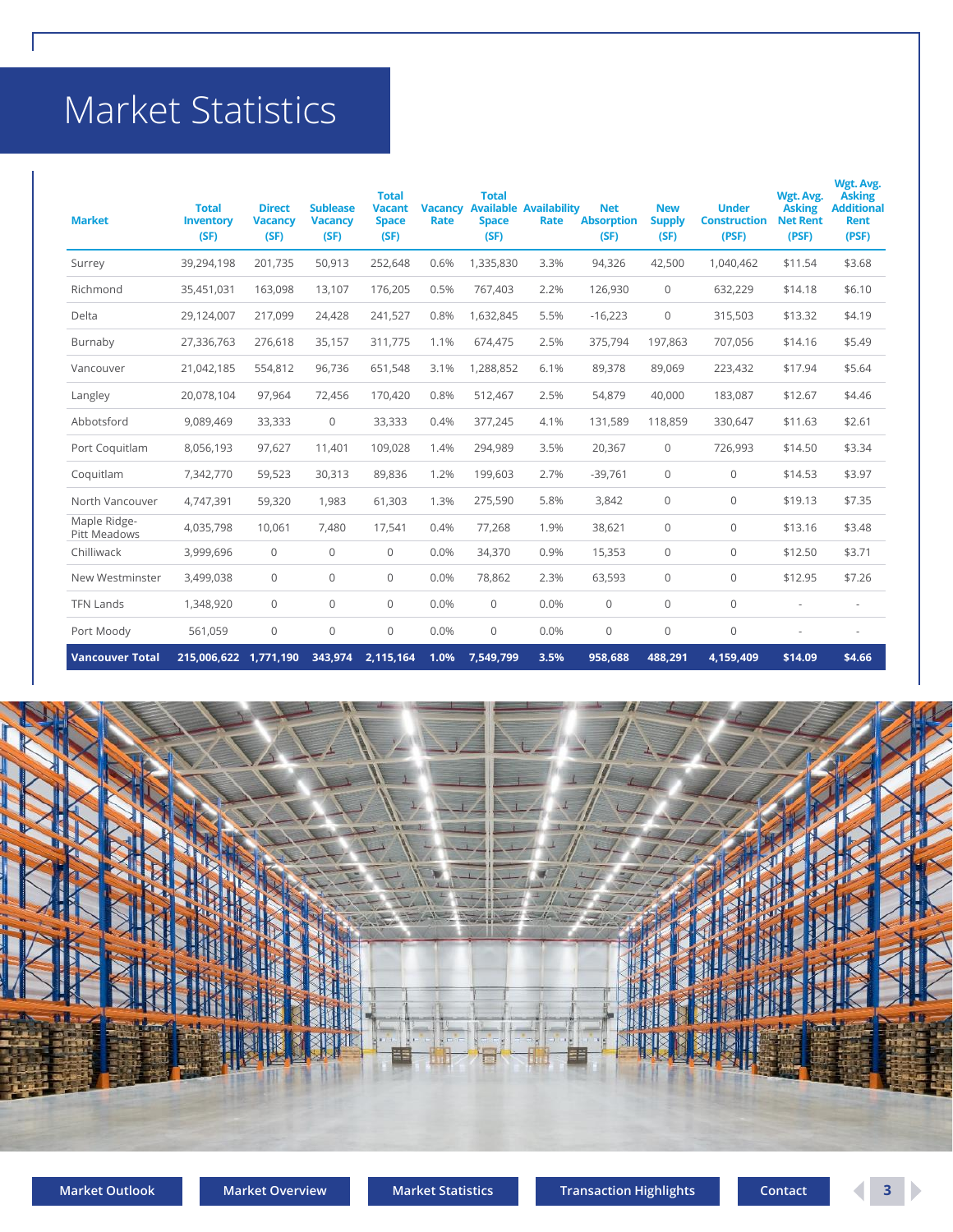# <span id="page-3-0"></span>Transaction Highlights

### **Notable Lease Transactions**

| <b>Tenant</b>                                                | <b>Building Name / Address</b>    | <b>Market</b> | <b>Lease Type</b> | Size (SF) |
|--------------------------------------------------------------|-----------------------------------|---------------|-------------------|-----------|
| Canada Post                                                  | 8151 Churchill Street             | Delta         | Head Lease        | 109,768   |
| Second Closet Inc.                                           | 11511 No. 5 Road                  | Richmond      | <b>Head Lease</b> | 94,035    |
| TradeMango Solutions Inc.                                    | 601-603 - 8261 Fraser Reach Court | Burnaby       | Head Lease        | 79,436    |
| Valhalla Distribution                                        | 7848 Hoskins Street               | Delta         | Head Lease        | 67,608    |
| Kinetics Drive Solutions Inc.                                | 27489 56th Avenue                 | Langley       | Head Lease        | 45,930    |
| Golden Trim Enterprises Inc. /<br>Qualiwood Enterprises Inc. | 8411-8443 Lougheed Highway        | Burnaby       | Head Lease        | 35,744    |

### **Notable Sales Transactions**

| <b>Building Name / Address</b>                      | <b>Market</b>       | Size (SF) | <b>Sale Price</b> | <b>Purchaser</b>                 | <b>Purchaser Profile</b> |
|-----------------------------------------------------|---------------------|-----------|-------------------|----------------------------------|--------------------------|
| Portfolio Sale                                      | Surrey & Abbotsford | 412.897   | \$104,500,000     | CanFirst Capital<br>Management   | Private Investor         |
| 5 West 4th Avenue; 4 & 16 West<br>3rd Avenue (Land) | Vancouver           | $1.57*$   | \$56,500,000      | PCI Group                        | Developer                |
| Riverside Centre                                    | Richmond            | 81.004    | \$26,000,000      | 1287494B.C. Ltd.                 | Private Investor         |
| 12340 Horseshoe Way                                 | Richmond            | 38,284    | \$16,150,000      | <b>Herbaland Naturals</b>        | Private Investor         |
| 5465 Production Boulevard                           | Surrey              | 43,068    | \$12,500,000      | Confidential                     | Private Investor         |
| 1812 Foy Street (Land)                              | Abbotsford          | $4.91*$   | \$11,400,000      | PowerHouse Building<br>Solutions | Private Investor         |

*\*Land sale in acre*

### **Notable Developments**

| <b>Building Name / Address</b>                             | <b>Market</b>       | <b>Building Status</b>    | <b>Est. Completion</b> | Size (SF)             | <b>Owner / Developer</b>                  |
|------------------------------------------------------------|---------------------|---------------------------|------------------------|-----------------------|-------------------------------------------|
| Eagle Meadows Business Park                                | <b>Pitt Meadows</b> | Planning                  | Q1 2022                | 375,000 to<br>400,000 | Epta Development<br>Corporation (EDC)     |
| 8576 River Road – River Road<br><b>Distribution Centre</b> | <b>Delta</b>        | Planning                  | 01 2022                | 373,000               | Wesgroup                                  |
| 3231 No. 6 Road                                            | Richmond            | <b>Under Construction</b> | O4 2021                | 250,000               | Conwest                                   |
| Velo -7400 Vantage Way                                     | <b>Delta</b>        | <b>Under Construction</b> | O <sub>2</sub> 2021    | 203.172               | Conwest                                   |
| King Business Park - 31779 &<br>31789 King Road            | Abbotsford          | <b>Under Construction</b> | O3 2021                | 112.372               | <b>Cedar Coast</b>                        |
| 60 <sup>th</sup> Ave Business Centre                       | Langley             | <b>Under Construction</b> | O4 2021                | 62.440                | <b>Beedie</b>                             |
| Commerce Valley - 19333 &<br>19339 34A Avenue              | Surrey              | <b>Under Construction</b> | Q3 2021                | 61,749                | PollycoGroup of Companies /<br><b>SKG</b> |